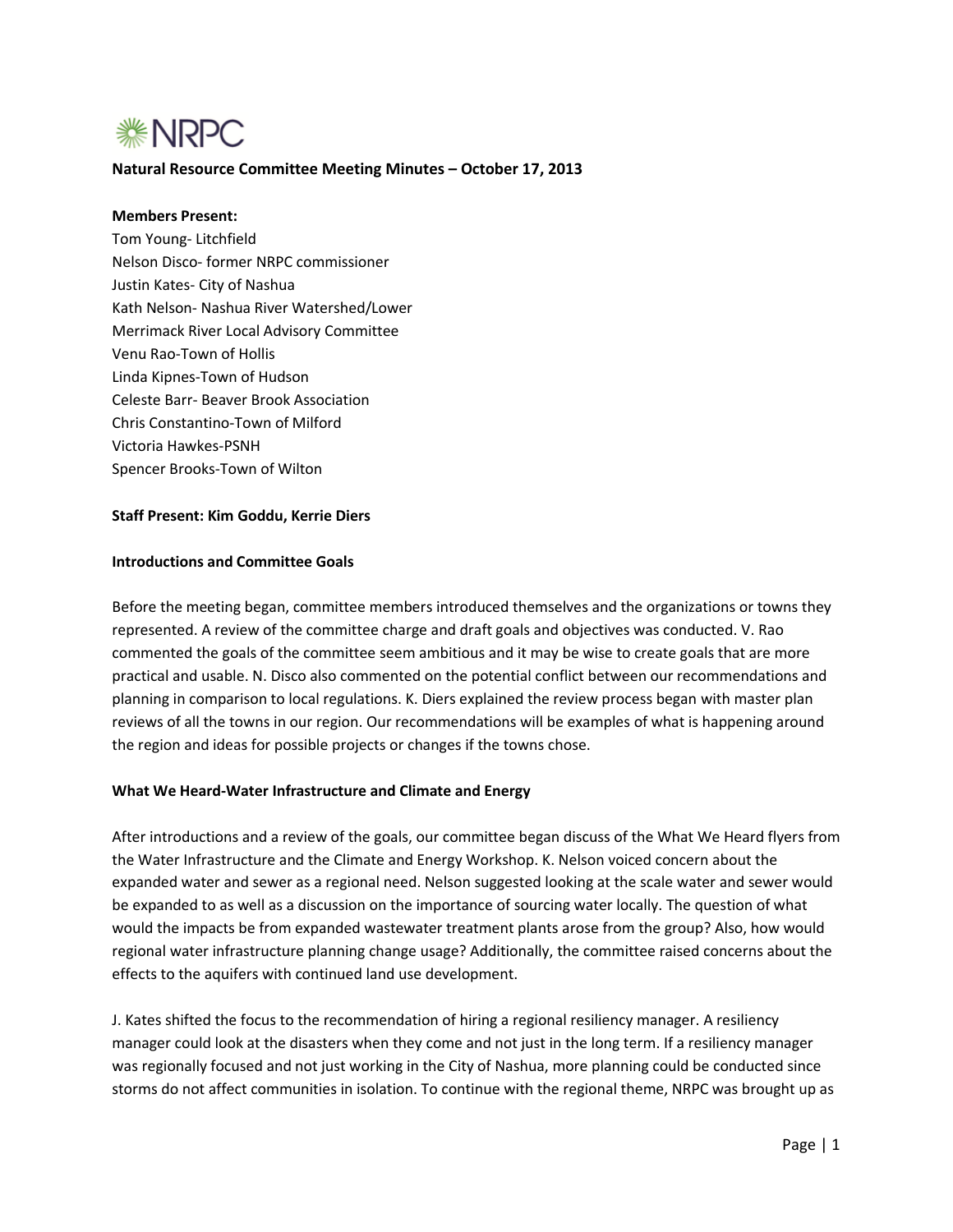a source to play a strong role for regional opportunities such as waste water issues and drinking water infrastructure specifically in relation to the location of the pipes. Also, what types of water resources do towns need more wells or surface water sources? To answer these questions, a regional approach should be used so underlying resources are not depleted.

### **Draft Chapter Outline**

Next, the committee reviewed the draft environment chapter outline. Immediate questions included whether conducting a regional build out analysis would be possible to analyze the impact on water quality including how much storm water will be generated and what future water infrastructure will look like. Additional questions included, will the is the current supply adequate for a growing population and what are the repercussions of maintaining the status quo for land use development? K. Diers informed the committee NRPC will be conducting scenario planning with Community VIZ software to address some of the questions.

The committee then moved into a discussion of the Lower Merrimack Continuity report from NRPC. They felt it was a good start on assessing culverts and pondered how watershed organizations could use the information. They felt the State of NH could send some culvert data, blowouts and road failures and the cost of fixing each to display the return on investment. K. Nelson expressed the need for synergy between the local advisory committees and outreach efforts to make towns aware of priorities for increased storm events. The water infrastructure section of the outline was discussed and the committee felt it should focus on depleting groundwater, surface water resources and existing infrastructure.

Moving on in the outline, V. Rao asked if the outline is a good reflection of the goals our chapter is looking to address. The committee discussed other documents that should be reflected in the outline such as the NH Climate Action Plan and local Energy Action Plans throughout our region. The discussion of local plans led into the recommendation of including invasive species into the outline. The committee felt strongly it should be included in the natural resources section since invasives are a threat to native species as climate change progresses. The committee suggested including locations of species, local volunteer programs occurring our region such as the one in Nashua, Hudson and one in Merrimack on Horseshoe Pond. The committee added there had been some harvesting done on water chestnut by local volunteer programs.

The committee recommended other examples for invasive programs such as one on the Nashua Canal where there have been herbicide applications and monitoring reports for land base invasives along the river. C.P.Barr mentioned Beaver Brook does educational sessions on plants including plants of concern and areas for wildlife habitat. V. Rao expressed Milfoil was identified in Hollis where it affects water quality and swimming locations.

Next, the committee continued to discuss water and invasives and suggested the outline needed to include the instream flow report from the Soughen into the chapter as well as the volunteer reports from Hudson on invasive species locations on recently monitored conservation easements. L. Kipnes mentioned Hudson has the reports.

The next topic of discussion was water conservation. K. Nelson reminded us that regionally we need to use less water so less needs to be treated. One focus of the waste water section should be a discussion of waste water treatment facilities and their energy consumption. Anheuser Busch was brought up as a good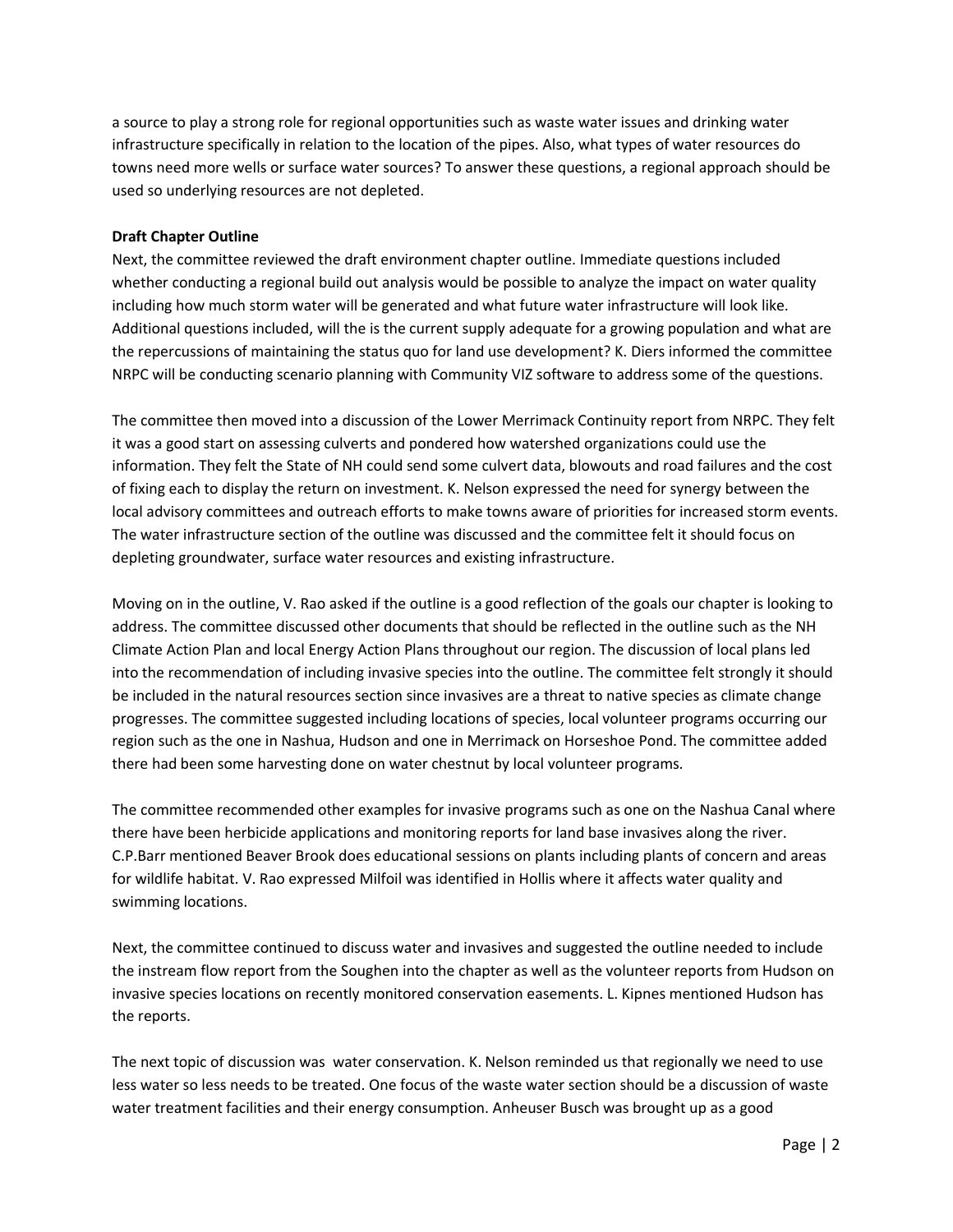commercial example since they collect the gas from a digester to be used for energy at the same location. V. Hawkes mentioned Pennichuck may have an example of a Best Management Practice (BMP)/Low Impact Development (LID) installation to use as an example in the chapter. It is important for our chapter to include as many local examples as possible to show other towns what is happening in our area. The group kept brainstorming examples of LID installations and wanted rain gardens to be included in the chapter outline as a design technique. Other examples suggested include, seeking out commercial developments with rain gardens installed, looking at Portsmouth, NH, Hanover, NH, the infiltration gallery at Pennichuck Square in Nashua and possibly new subdivisions with interesting stormwater reduction designs.

After brainstorming all of the examples, the group wanted to know if other regions were conducting the same kind of analysis. K. Diers briefly explained the Granite State Future project, the statewide snapshot to be produced at the end and provided everyone with the web address to join the online discussion.

Next, the group discussed resource management and the need to include recycling in the outline. C.P. Barr noted there are new goals for recycling for municipalities from NHDES. Other group members discussed, what is reality of recycling in our region? Some towns use single stream and some do not. There have been false claims made about recycling practices from some transfer stations. The group felt it would be interesting to see which town is doing the best resource recovery in our area.

K. Goddu then asked the group to look at the climate change section to discuss what examples are available in our region. Mass DOT was brought up as promoting multiple disciplines to address climate change. They address hazard mitigation while planning for climate change simultaneously. C.P. Barr mentioned the State of MA funds studies to analyze effected species and habitat throughout the state. The studies look at what habitat will be available in 50 years, since there is no point in funding a project to save a habitat that will just be disappearing from the effects of climate change. It also looks at the species loss associated with the habitat loss to determine where funding would be utilized most effectively. Barr will send PowerPoint of study conducted.

Next, K. Goddu asked the group what their knowledge is on payment for ecosystems services and if it should be included in the chapter. The initial reaction was no, however, K. Nelson explained there are a few examples in our state to be drawn upon. The increasing tick infestation is killing the moose population. Since our state is experiencing shorter, warmer winters, more ticks are surviving through the winter. The reduced moose populations have led to a loss of revenue from out of state tourists hoping to see moose and moose hunting opportunities. Nelson also mentioned that NH has a native shrimp population which has crashed in NH state waters. In turn, NH has reduced revenue from food sales and decreased employment for NH fishermen. Another committee member noted there was a recent TED talk on changing ecosystems and specifically how inserting a wolf population into a national park significantly changed the ecosystem. Loss of the maple sugar industry was highlighted as one of the largest economic drivers in the state and climate change will eliminate the maple sugar industry from NH. The group felt it was most appropriate that the climate change section focus on the economic drivers and the potential threats to NH species and industries.

S. Brookes brought up the development patterns in our region and how increased development in our area is effecting the local wildlife populations and causing poor human-wildlife interactions. Some bears in the area are being hand fed by local residents and adapting to the new development causing further conflicts.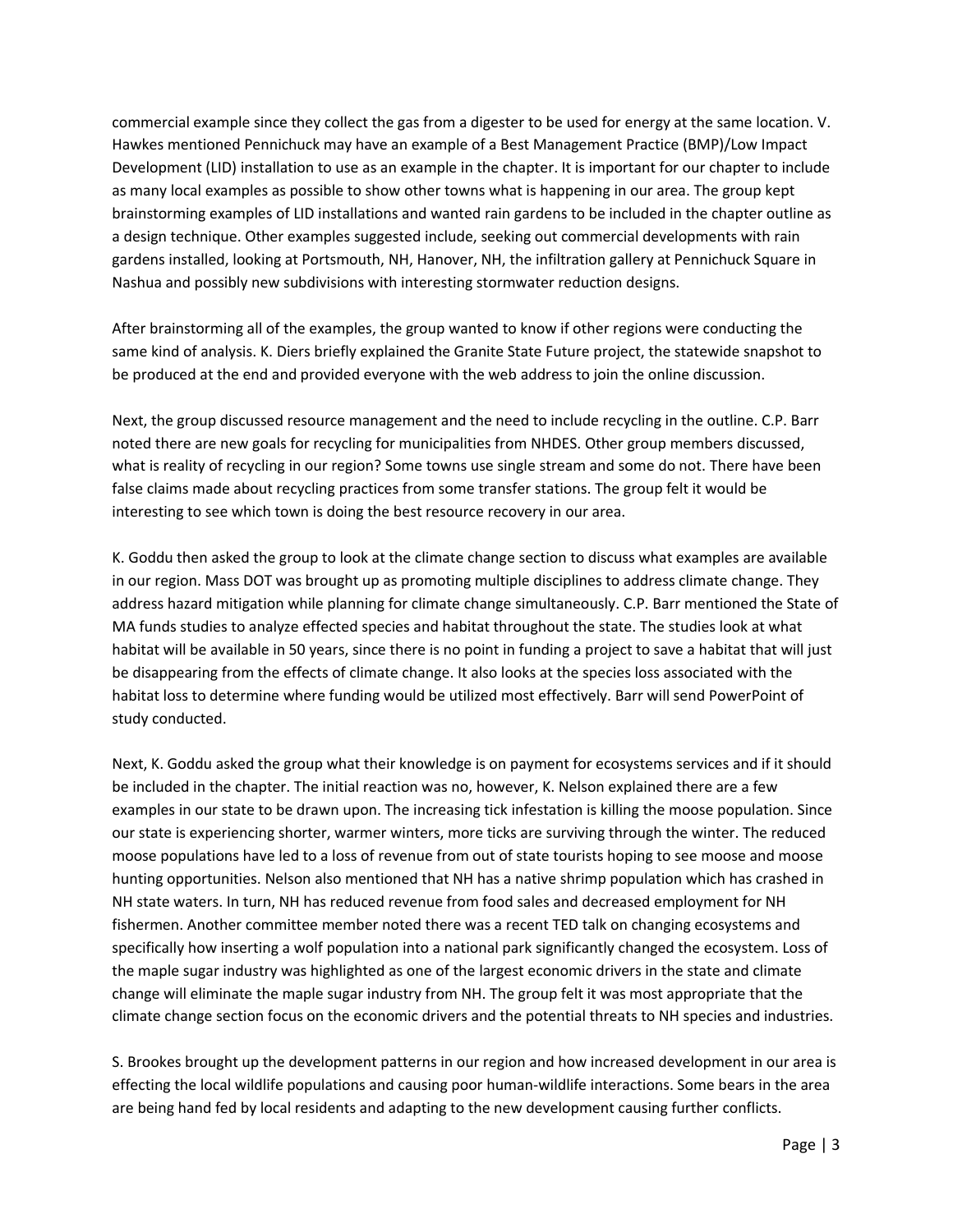The discussion of bears then sparked a conversation on the ski industry since many mountains are home to bear habitat. K. Goddu noted the ski industry in NH provides revenue in terms of tourist dollars and the effects of climate change will significantly impact snow fall quantities; however our region lacks a ski mountain.

Lastly, C. Constantino and J. Kates highlighted the importance of creating walkable cities with paths and connections to make out communities more resilient. J. Kates mentioned there is an example of reviewing impacts from historical floods in the City of Nashua and estimating property damage from future flood events through Hazus. C.P. Barr discussed an article on seeing people's perceptions of climate change. The study looks at the cost of maintaining the status quo, the order of magnitude and scale of events. The study makes the point that it is cheaper to plan and prepare than deal with the destruction and the aftermath of such large storm events. The committee agreed the tone of the chapter should focus on building resilient communities.

## **Regional Needs/Opportunities**

During the chapter discussion, the committee highlighted regional needs or some areas for collaboration between organizations. S. Brookes noted NH DES reported the local water table is dropping and new wells in our region need to be up to 300' deep. V. Rao mentioned there is new development in Hollis which has destroyed half an apple orchard and creating unnecessary amounts of impervious surface area. It was noted impervious areas are not good for water quality and the possibility exists for new developments to use LID techniques and cluster developments as well as new road designs to reduce impervious surface area. But the group was unsure if the 2 ac zoning prevented the developer from using new design techniques and suggested a town and a regional road design plan.

Pennichuck Square in Nashua was brought up as an example of using pervious payment. T. Young mentioned there are issues with using such material including the use of salt and the effect on water quality and the fact it must be vacuumed to remove sand deposition. K. Nelson noted there should be designs for trapping sediment and towns need to require stormwater management plans and BMP's for road maintenance.

Next, K. Nelson discussed wanting to know which towns have water bans or can impose or restrict water usage in the summer. Regionally, climate change will be affecting summertime stream flow levels and to preserve species and stream flow levels, towns need to encourage water conservation. The group discussed the issue of insects and needing to use down spouts on water barrels to prevent insect infestation.

The group highlighted the importance of preserving our good water resources currently available because not all consumers are aware how much protection it requires. J. Kates suggested that NRPC can assist towns with fewer resources by providing staff to share resources for all topic areas (natural resources, water infrastructure, and climate change and energy efficiency) to create resilient communities.

Discussion of resilient communities turned to a question of green energy, specifically wind towers. It was noted, some towns such as Merrimack have looked into wind towers and some towns have zoned it out completely. Committee members were unsure of other towns in the region who have addressed this issue,